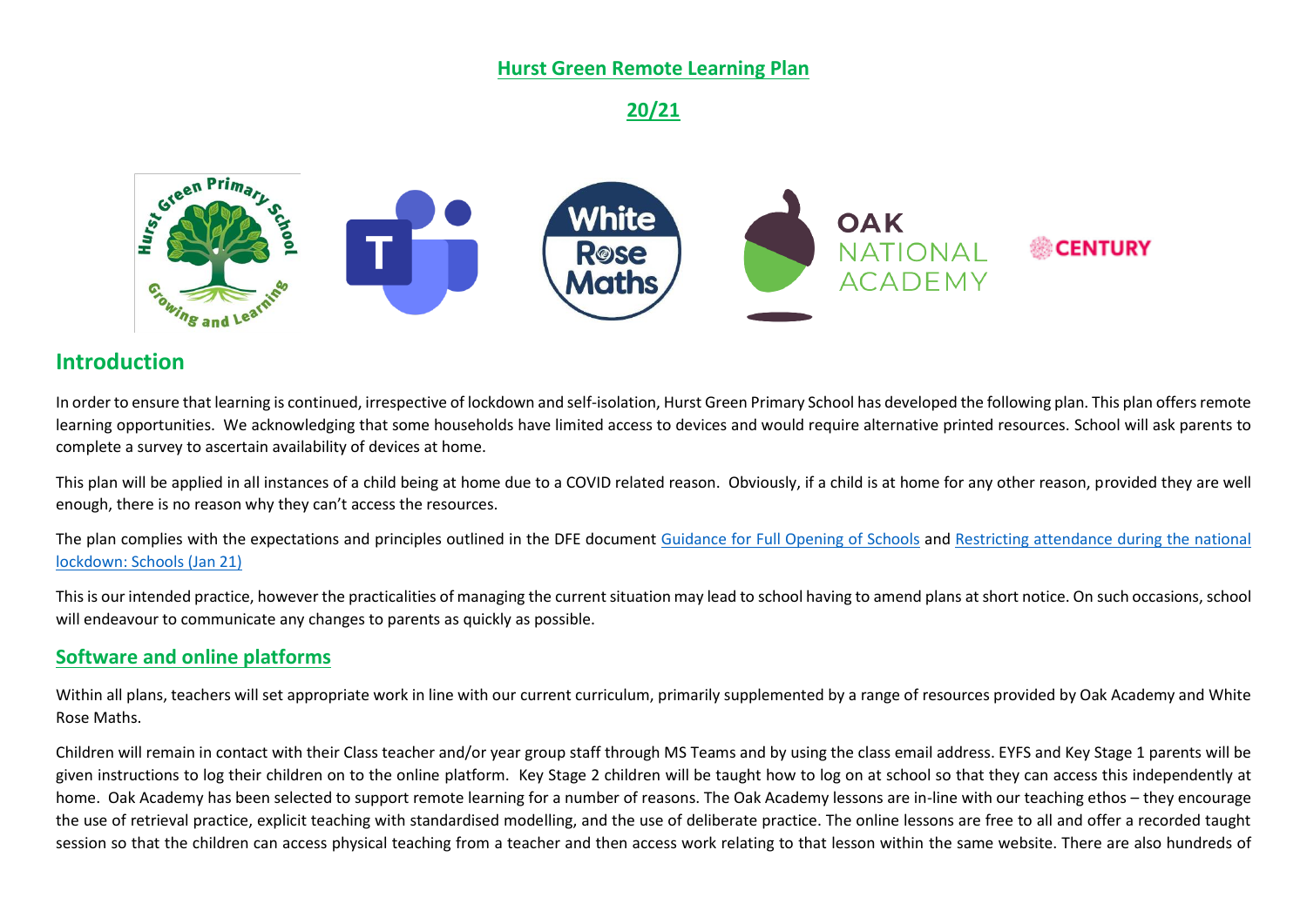lessons specifically aimed at children with SEND needs and requiring additional support. Class teachers will use the lessons in the classroom so children are familiar with the platform. Within school, teachers may choose to adapt the delivery of the lesson to suite whole class teaching whilst still maintaining the overall learning objective.

White Rose Maths resources will be used exclusively for maths as they are matched to our current maths curriculum model. Children are very used to seeing these resources.

Read Theory, Century Tech (KS2) and TT Rockstars will be utilised to support the acquisition and retention of basic core skills, as well as giving teachers the opportunity to set targeted activities and assessments for individuals that need extra support or challenge.

MS Teams will support school in offering online learning with the opportunity for the children to communicate with a member of staff at set periods of the day through live video. Often this will be used so children can 'drop-in' to receive further support after accessing the Oak Academy resources at specified times of the day. This service will be subject to sufficient staff being well and able to deliver the sessions. Sessions could be cancelled at short notice if staff are not available and this would be communicated via the message function within MS Teams. The live video facility will be used to introduce the day's lessons, to motivate the children and to provide a plenary at the end of the day. Year group staff will be available throughout the day on the live facility. If staff notice a common misconception emerging, they may decide it's appropriate to upload an additional video to address a specific issue. If children are unable to join the live meetings at the time they are held, they will still be able to access the lessons at a time to suit them. KS2 staff are also providing pupils with live lessons between 1 and 5 times per week, dependent on staffing.

In the event of any form of isolation and loss of learning caused by Coronavirus, parents must understand that engagement in home learning is expected, as is the expectation that Hurst Green Primary School makes that provision available and accessible to all. However, if children themselves are too ill to participate, or, for younger children, parents aren't well enough to support their learning, then it is understandable that children might not be able to engage.

In preparation for home-learning, parents and children need to receive logins and passwords for the following platforms (likewise teaching staff need to be familiar with them):

- School Website in order to access the weekly timetable
- MS Teams
- TT Rockstars
- Read Theory
- Century Tech (KS2)

We recognise that some pupils may not have suitable online access at home. We have sent out a survey to all parents to ascertain the need across school and where possible, we have loaned devices to families to enable pupils to access remote learning. If your circumstances change and you require support regarding devices/internet access, please contact the school office.

In addition to online learning, all pupils have been provided with CGP workbooks and White Rose Maths workbooks. If you require printed materials, please contact the school office. If you are unable to submit work online to your teacher, you can bring in your books once we return to school. There may be occasions where your child needs to contact the school teacher and if this can't be done online, please contact the school office who will be happy to arrange a telephone call.

We recognise that some pupils, for example some pupils with special educational needs and disabilities (SEND), may not be able to access remote education without support from adults at home. We acknowledge the difficulties this may place on families. To help overcome this, we have already provided pupils with workbooks at the appropriate level for their understanding. For the online learning, we encourage you to contact the class teacher if you feel your child isn't able to access the work that has been set for the class and they will be able to advise you and/or provide something more suitable.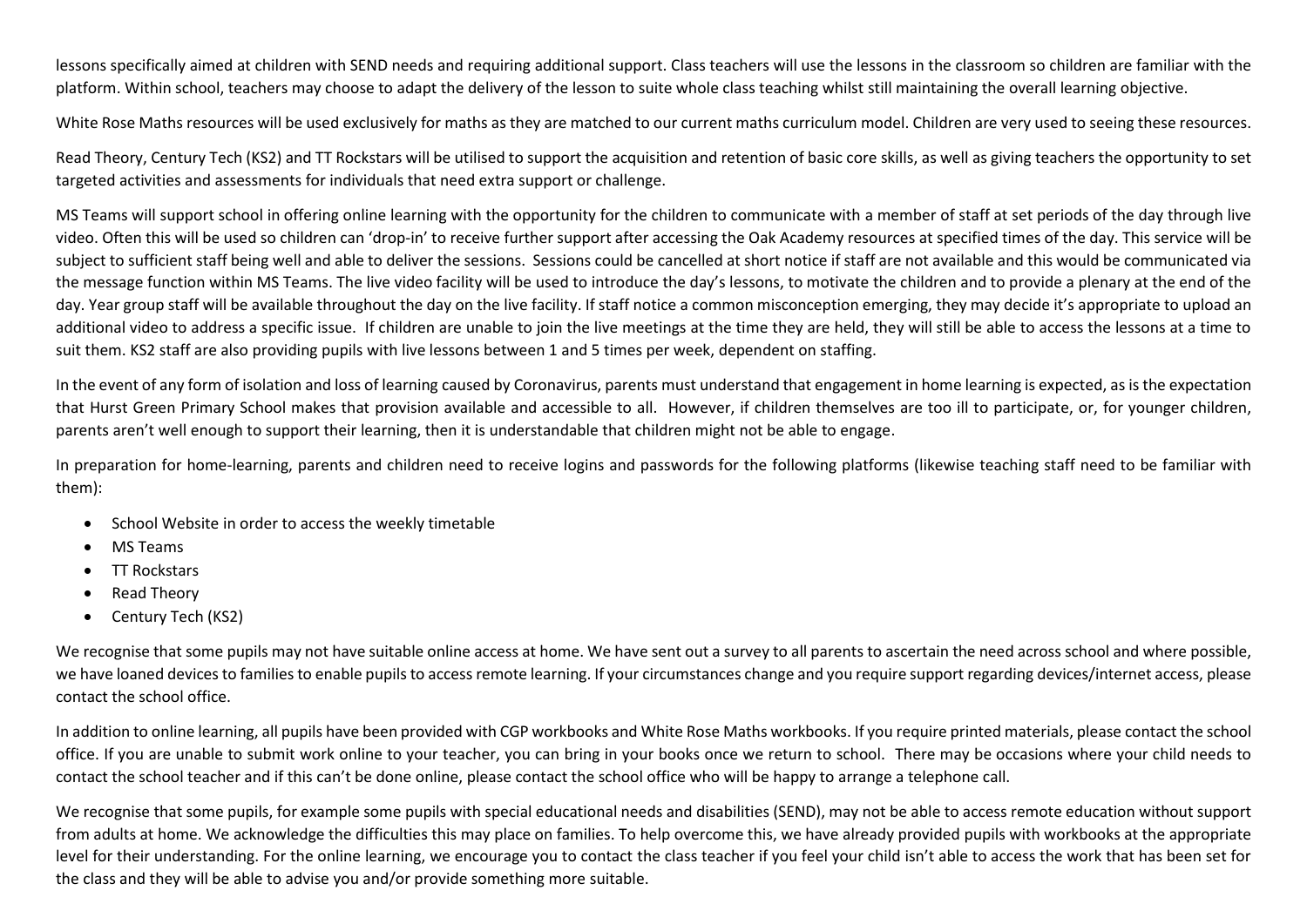## **Online Timetables**

Weekly timetables, with linked lessons and resources, are available through Year Group pages on the school website, under the Home Learning tab. The top file will always be the overall plan for the week, with clearly labelled files underneath which will contain resources for specified lessons. Please see an example below:

# **WB 21st September**

Home » Children » Class Pages » Home Learning » Year 6 » WB 21st September

Please read the overview document for the weekly links and tasks.



These will be posted weekly, ready to use if a pupil(s) are self-isolating at home. Pupils in school will be taught very similar lessons and activities. If a pupil or parent is finding something difficult to understand, they can email their class teacher through the class email address and specific support or feedback will be provided. If the class teacher is teaching in school, there may be a delay in response.

In the event of a single child self-isolating, there won't be any live meetings via TEAMS because teachers will be in school teaching class groups.

### **In the event of a whole class/year group self-isolating:**

Assuming School staff are well, they will schedule a short MS Teams meeting with the children and parents for the following day (after isolation). In this meeting, the teacher will discuss the remote learning arrangements and expectations. School staff will also share a timetable of learning – which will consist of core subject lessons, a non-core lesson and a whole class reading session per day, and will be in the same format as the weekly timetable. The morning meeting will start at approximately 9am. More specific details will be posted in the MS Teams group at the time.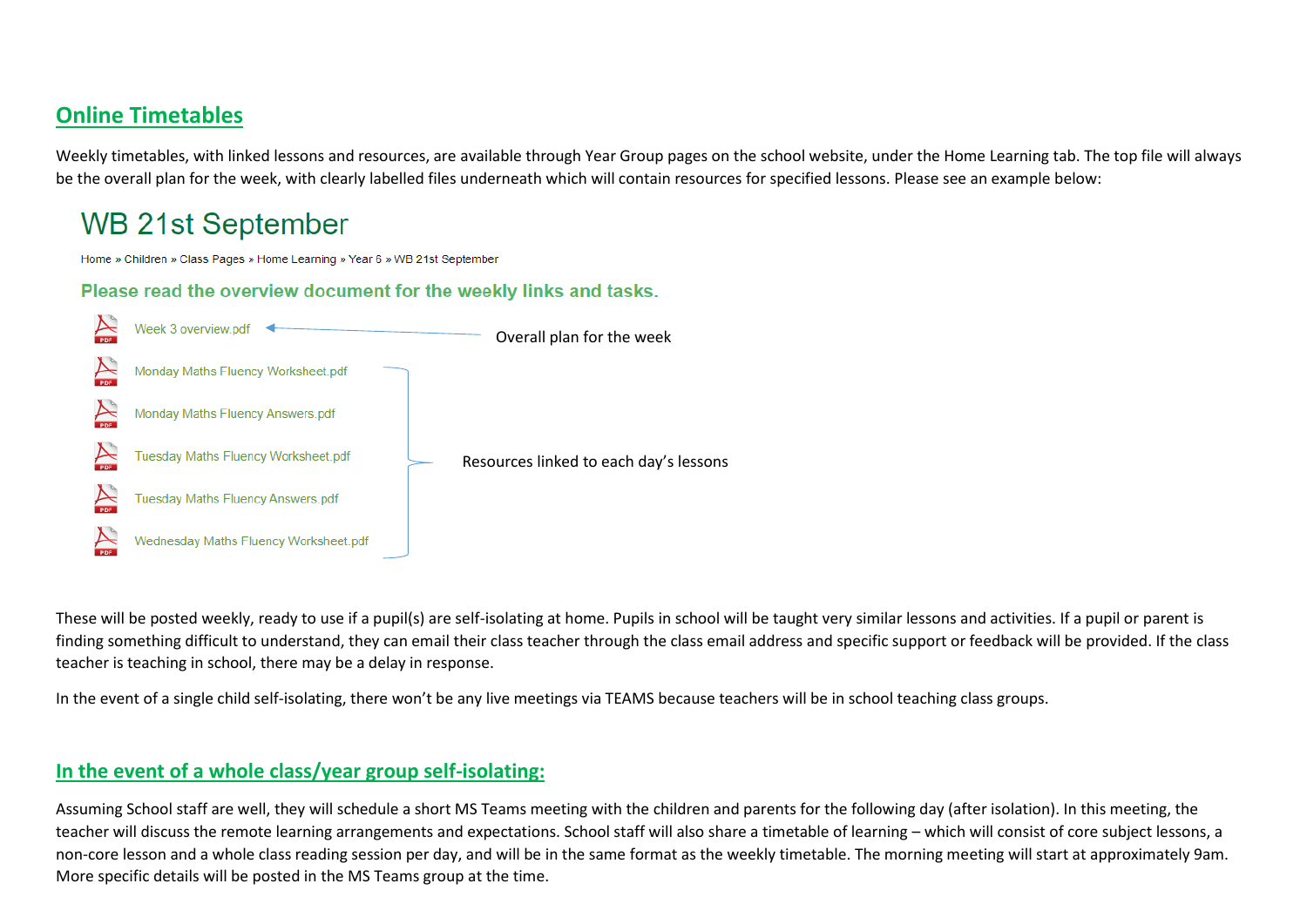Pupils will be able to access the timetable as above, however teachers will also post links to the online lessons on Teams. Teachers will be available at specific times during the day to guide learning and answer queries. If pupils need to contact a teacher when they are not online, they can use the chat function in Teams or the class email address.

Time will be scheduled for the children to watch an assembly on certain days of the week, delivered by a member of SLT. This will encourage children to keep working, celebrate successes and promote togetherness.

Children will be invited to share some of their work via various means, such as: MS Teams, Email, Century Tech assessments and exercise book work. All children will be given a home learning work book to keep at home and use in the event of needing to access remote learning. Children will also be provided with a Maths and English workbook to use if they cannot access online learning or to supplement their online work.

In the event of pupils regularly not engaging with home learning, a member of staff will make a phone call to discuss the obstacles and support needed by the family. We expect every pupil to access the online check in each morning but recognise this isn't always possible. However, if pupils do not engage in online learning on a regular basis, or have not emailed work to the class teacher, the class teacher or a member of SLT will call to check in with the pupil and make a home visit if required.

Children at home and those in school (critical worker/vulnerable pupils) will be taught the same curriculum with slight variations for subjects such as PE and Forest school, as this would be impossible to keep the same.

## What a typical day could look like in the event of a whole class needing to self-isolate.

The greyed out sections will be available in the event of an individual child needing to access remote learning, but this scenario would not include live contact with the class teacher.

| 8.55           | Whole class meeting via TEAMS                                                                      |
|----------------|----------------------------------------------------------------------------------------------------|
| 9.15am         | Assembly and/or morning work such as Century Tech/IXL/Read Theory/TT Rockstars                     |
| 9.45am-10.45am | Children independently complete lesson $1 -$ staff are available in real time to help with queries |
| 10.45am        | <b>Break</b>                                                                                       |
| $11am - 12am$  | Children independently complete Lesson 2 – staff are available in real time                        |
| $12-1pm$       | Lunch                                                                                              |
| $1 - 1.15$ pm  | Quiet reading                                                                                      |
| $1.15-2pm$     | Children independently complete lesson 3 - staff are available in real time                        |
| 2-2.45pm       | Children complete Century Tech, Read Theory, IXL or TT Rockstars                                   |
| 2.45pm         | Live plenary                                                                                       |
| $3 - 3.15$ pm  | Story with staff                                                                                   |